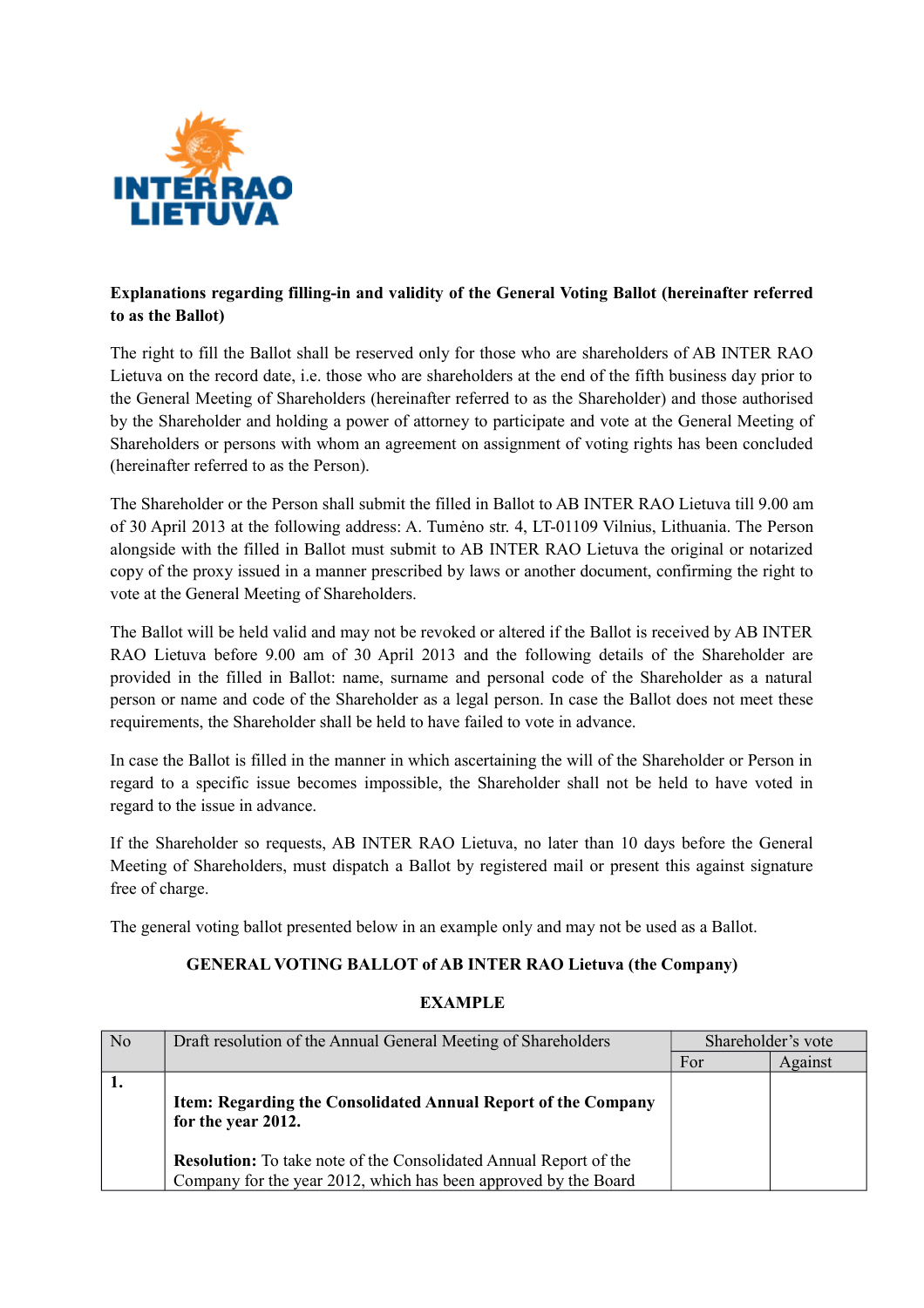|    | and has been analysed by the Supervisory Council of the Company;                                                                                                                                                                                                                                                                                                                                                                                    |  |
|----|-----------------------------------------------------------------------------------------------------------------------------------------------------------------------------------------------------------------------------------------------------------------------------------------------------------------------------------------------------------------------------------------------------------------------------------------------------|--|
| 2. | Item: Approval of the Audited Annual Financial Statements of the<br>Company for the year 2012 and the Audited Consolidated Annual<br>Financial Statements of the Group for the year 2012.<br><b>Resolution:</b> To approve the Audited Annual Financial Statements of<br>the Company for the year 2012 and the Audited Consolidated Annual<br>Financial Statements of the Group for the year 2012;                                                  |  |
| 3. | Item: Distribution of profit (loss) of the Company for the year<br>2012.<br><b>Resolution:</b> To distribute the profit (loss) of the Company for the year<br>2012 according to the draft distribution of profit (loss);                                                                                                                                                                                                                            |  |
| 4. | Item: Selection of the audit firm and approval of conditions of                                                                                                                                                                                                                                                                                                                                                                                     |  |
|    | payment for audit services.                                                                                                                                                                                                                                                                                                                                                                                                                         |  |
|    | <b>Resolution:</b> To select UAB Ernst & Young Baltic, legal entity's code<br>110878442, address Subačiaus str. 7, Vilnius, as the audit firm to<br>perform the audit of the financial statements of the Company for the<br>year 2013 and to establish conditions on payment as follows: LTL<br>76,000 (without VAT) for the audit services;                                                                                                        |  |
| 5. | Item: Appointment of two members of the Supervisory Council of<br>the Company.                                                                                                                                                                                                                                                                                                                                                                      |  |
|    | <b>Resolution:</b> To elect two members of the Supervisory Council,<br>proposed by UAB Scaent Baltic: (i) Mr. Dmitrijus Dutovas, citizen of<br>the Republic of Lithuania, personal code 37311200417, residing at<br>Gedimino ave. 41-5, Vilnius, the Republic of Lithuania; (ii) Mr.<br>Nerijus Dagilis, citizen of the Republic of Lithuania, personal code<br>37407120378, residing at Gulbinu str. 75/14, Vilnius, the Republic of<br>Lithuania. |  |

# **Data, presented by a Shareholder - natural person:**

 $\mathcal{L}_\mathcal{L} = \{ \mathcal{L}_\mathcal{L} = \{ \mathcal{L}_\mathcal{L} = \{ \mathcal{L}_\mathcal{L} = \{ \mathcal{L}_\mathcal{L} = \{ \mathcal{L}_\mathcal{L} = \{ \mathcal{L}_\mathcal{L} = \{ \mathcal{L}_\mathcal{L} = \{ \mathcal{L}_\mathcal{L} = \{ \mathcal{L}_\mathcal{L} = \{ \mathcal{L}_\mathcal{L} = \{ \mathcal{L}_\mathcal{L} = \{ \mathcal{L}_\mathcal{L} = \{ \mathcal{L}_\mathcal{L} = \{ \mathcal{L}_\mathcal{$ 

*Data about the Shareholder:*

*(name, surname of the Shareholder)*

Personal code: \_\_\_\_\_\_\_\_\_\_\_\_\_\_\_\_\_\_\_\_\_\_\_\_\_\_\_\_\_\_\_\_

Signature: \_\_\_\_\_\_\_\_\_\_\_\_\_\_\_\_\_\_\_\_\_\_\_\_\_\_\_\_\_\_\_\_